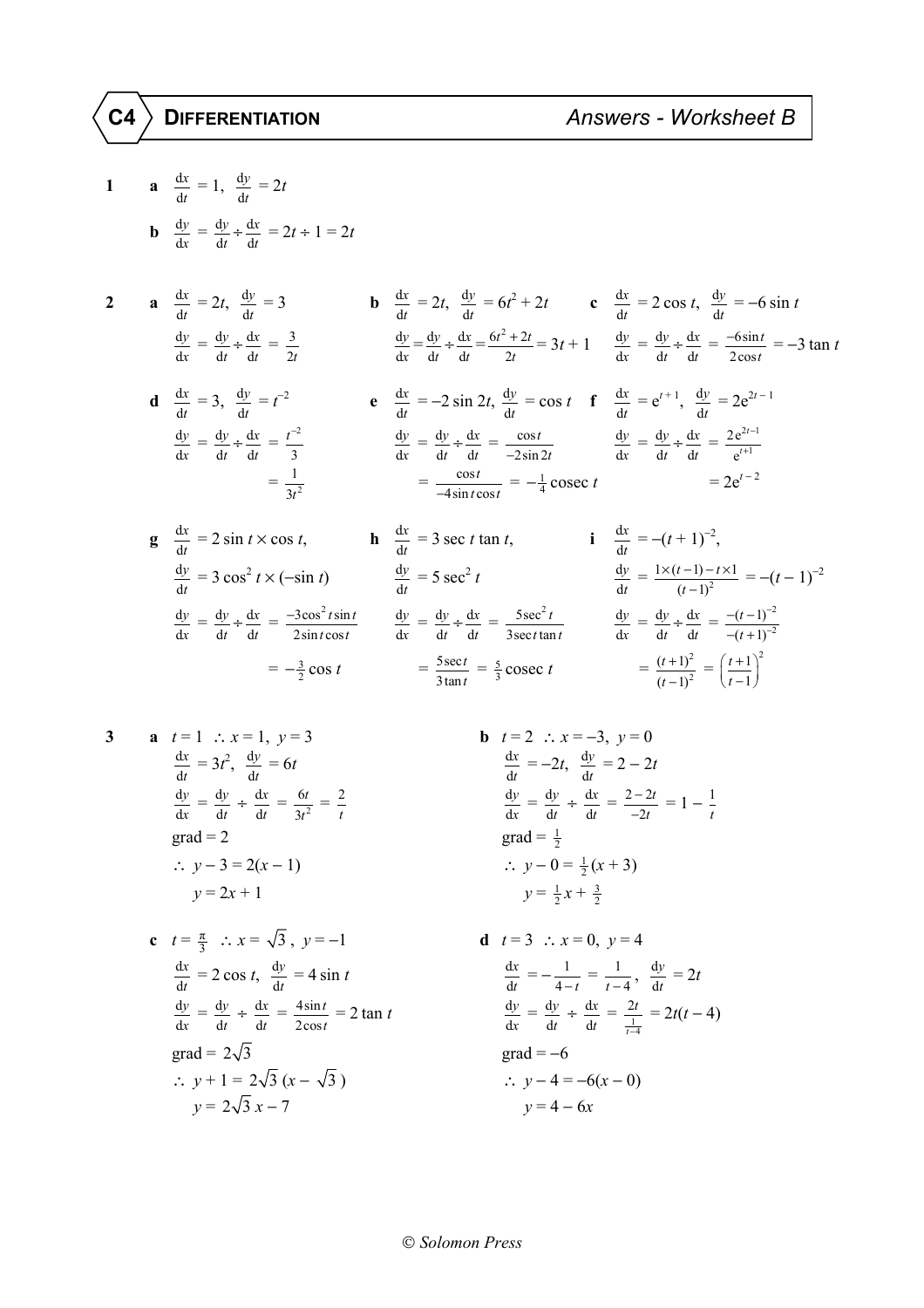4 
$$
\theta = \frac{\pi}{3}
$$
 :  $x = 2$ ,  $y = 2\sqrt{3}$   
\n $\frac{dx}{d\theta} = \sec \theta \tan \theta$ ,  $\frac{dy}{d\theta} = 2 \sec^2 \theta$   
\n $\frac{dy}{dx} = \frac{dy}{d\theta} \div \frac{dx}{d\theta} = \frac{2 \sec^2 \theta}{\sec \theta \tan \theta}$   
\n $= \frac{2 \sec \theta}{\tan \theta} = 2 \csc \theta$   
\n $\sec \theta = 2 \csc \theta$   
\n $\sec \theta = 2 \csc \theta$   
\n $\sec \theta = 2 \csc \theta$   
\n $\sec \theta = 2 \csc \theta$   
\n $\sec \theta = 2 \csc \theta$   
\n $\sec \theta = 2 \csc \theta$   
\n $\sec \theta = 2 \csc \theta$   
\n $\sec \theta = 2 \csc \theta$   
\n $\sec \theta = 2 \csc \theta$   
\n $\sec \theta = 2 \csc \theta$   
\n $\sec \theta = 2 \csc \theta$   
\n $\sec \theta = 2 \csc \theta$   
\n $\sec \theta = 2 \csc \theta$   
\n $\sec \theta = 2 \csc \theta$   
\n $\sec \theta = 2 \csc \theta$   
\n $\sec \theta = 2 \csc \theta$   
\n $\sec \theta = 2 \csc \theta$   
\n $\sec \theta = 2 \csc \theta$   
\n $\sec \theta = 2 \csc \theta$   
\n $\sec \theta = 2 \csc \theta$   
\n $\sec \theta = 2 \csc \theta$   
\n $\sec \theta = 2 \csc \theta$   
\n $\sec \theta = 2 \csc \theta$   
\n $\sec \theta = 2 \csc \theta$   
\n $\sec \theta = 2 \csc \theta$   
\n $\sec \theta = 2 \csc \theta$   
\n $\sec \theta = 2 \csc \theta$   
\n $\sec \theta = 2 \csc \theta$   
\n $\sec \theta = 2 \csc \theta$   
\n $\sec \theta =$ 

6 **a** 
$$
\frac{dx}{dt} = 2 \cos 2t
$$
  
\n $\frac{dy}{dt} = 2 \sin t \times \cos t = \sin 2t$   
\n $\frac{dy}{dx} = \frac{dy}{dt} \div \frac{dx}{dt} = \frac{\sin 2t}{2 \cos 2t} = \frac{1}{2} \tan 2t$   
\n**b**  $t = \frac{\pi}{6} \therefore x = \frac{\sqrt{3}}{2}$ ,  $y = \frac{1}{4}$   
\n $\therefore y - \frac{1}{4} = \frac{\sqrt{3}}{2}(x - \frac{\sqrt{3}}{2})$   
\n $\left[\sqrt{3}x - 2y - 1 = 0\right]$   
\n $\frac{dy}{dx} = \frac{dy}{dt} \div \frac{dx}{dt} = -\frac{4 \cos \alpha}{3 \sin \alpha}$   
\n $\therefore y - 4 \sin \alpha = -\frac{4 \cos \alpha}{3 \sin \alpha}(x - \alpha)$   
\n $\frac{dy}{dx} = \frac{dy}{d\theta} \div \frac{dx}{d\theta} = -\frac{4 \cos \alpha}{3 \sin \theta}$   
\n $\therefore y - 4 \sin \alpha = -\frac{4 \cos \alpha}{3 \sin \alpha}(x - \alpha)$   
\n $\frac{dy}{dx} = \frac{dy}{d\theta} \div \frac{dx}{d\theta} = -\frac{4 \cos \alpha}{3 \sin \theta}$   
\n $\therefore y - 4 \sin \alpha = -\frac{4 \cos \alpha}{3 \sin \alpha}(x - \alpha)$   
\n $\frac{dy}{dx} = \frac{dy}{d\theta} \div \frac{dx}{d\theta} = -\frac{4 \cos \alpha}{3 \sin \theta}$ 

8 **a** 
$$
x = 0 \Rightarrow t^2 = 0 \Rightarrow t = 0
$$
  
\n $y = 0 \Rightarrow t(t - 2) = 0 \Rightarrow t = 0, 2$   
\n $\therefore (0, 0), (4, 0)$   
\n**b i**  $\frac{dx}{dt} = 2t, \frac{dy}{dt} = 2t - 2$   
\n $\frac{dy}{dx} = \frac{dy}{dt} \div \frac{dx}{dt} = \frac{2t - 2}{2t} = 1 - t^{-1}$   
\n $t = x^{\frac{1}{2}} \therefore \frac{dy}{dx} = 1 - x^{-\frac{1}{2}}$   
\n**ii**  $\frac{3 \cos \theta}{2 \sin \theta}$   
\n $t = x^{\frac{1}{2}} \therefore \frac{dy}{dx} = 1 - x^{-\frac{1}{2}}$   
\n**iii**  $y = x^{\frac{1}{2}}(x^{\frac{1}{2}} - 2) = x - 2x^{\frac{1}{2}}$   
\n $\frac{dy}{dx} = 1 - x^{-\frac{1}{2}}$ 

$$
5 \qquad \mathbf{a} \quad \frac{dx}{dt} = -t^{-2}, \quad \frac{dy}{dt} = -(t+2)^{-2}
$$
\n
$$
\frac{dy}{dx} = \frac{dy}{dt} \div \frac{dx}{dt} = \frac{-(t+2)^{-2}}{-t^{-2}}
$$
\n
$$
= \frac{t^2}{(t+2)^2} = \left(\frac{t}{t+2}\right)^2
$$
\n
$$
\mathbf{b} \quad t = 2 \quad \therefore \quad x = \frac{1}{2}, \quad y = \frac{1}{4}
$$

$$
\text{grad} = \frac{1}{4} \quad \therefore \quad \text{grad of normal} = -4
$$
\n
$$
\therefore \quad y - \frac{1}{4} = -4(x - \frac{1}{2})
$$
\n
$$
4y - 1 = -16x + 8
$$
\n
$$
16x + 4y - 9 = 0
$$

6 **a** 
$$
\frac{dx}{dt} = 2 \cos 2t
$$
  
\n $\frac{dy}{dt} = 2 \sin t \times \cos t = \sin 2t$   
\n $\frac{dy}{dx} = \frac{dy}{dt} + \frac{dx}{dt} = \frac{\sin 2t}{2 \cos 2t} = \frac{1}{2} \tan 2t$   
\n**b**  $t = \frac{\pi}{6}$   $\therefore x = \frac{\sqrt{3}}{2}$ ,  $y = \frac{1}{4}$   
\n $\therefore y - \frac{1}{4} = \frac{\sqrt{3}}{2} (x - \frac{\sqrt{3}}{2})$   
\n $[\sqrt{3}x - 2y - 1 = 0]$   
\n**c**  $\frac{\pi}{3}$   
\n**d**  $\frac{\pi}{2}$   
\n**e**  $\frac{\pi}{2}$   
\n**f**  $\frac{\pi}{3}$   
\n**g**  $\frac{\pi}{3}$   
\n $\frac{\pi}{3}$   
\n $\frac{\pi}{3}$   
\n $\frac{\pi}{3}$   
\n $\frac{\pi}{3}$   
\n $\frac{\pi}{3}$   
\n $\frac{\pi}{3}$   
\n $\frac{\pi}{3}$   
\n $\frac{\pi}{3}$   
\n $\frac{\pi}{3}$   
\n $\frac{\pi}{3}$   
\n $\frac{\pi}{3}$   
\n $\frac{\pi}{3}$   
\n $\frac{\pi}{3}$   
\n $\frac{\pi}{3}$   
\n $\frac{\pi}{3}$   
\n $\frac{\pi}{3}$   
\n $\frac{\pi}{3}$   
\n $\frac{\pi}{3}$   
\n $\frac{\pi}{3}$   
\n $\frac{\pi}{3}$   
\n $\frac{\pi}{3}$   
\n $\frac{\pi}{3}$   
\n $\frac{\pi}{3}$   
\n $\frac{\pi}{3}$   
\n $\frac{\pi}{3}$   
\n $\frac{\pi}{3}$   
\n $\frac{\pi}{3}$   
\n $\frac{\pi}{3}$   
\n $\frac{\pi}{3}$   
\n $\frac{\pi}{3}$   
\n $\frac{\$ 

$$
t = 0
$$
\n9\na\n
$$
\frac{dx}{d\theta} = 2 \sin \theta, \quad \frac{dy}{d\theta} = 3 \cos \theta
$$
\n
$$
t = 0, 2
$$
\n
$$
\frac{dy}{dx} = \frac{dy}{d\theta} \div \frac{dx}{d\theta} = \frac{3 \cos \theta}{2 \sin \theta} \text{ or } \frac{3}{2} \cot \theta
$$
\n
$$
\frac{3 \cos \theta}{2 \sin \theta} = 0 \therefore \cos \theta = 0
$$
\n
$$
\theta = \frac{\pi}{2}, \frac{3\pi}{2} \therefore (1, 3), (1, -3)
$$
\n
$$
= 1 - t^{-1}
$$
\nii\n
$$
\frac{3 \cos \theta}{2 \sin \theta} \to \infty \therefore \sin \theta = 0
$$
\n
$$
\theta = 0, \pi \therefore (-1, 0), (3, 0)
$$

## *Solomon Press*